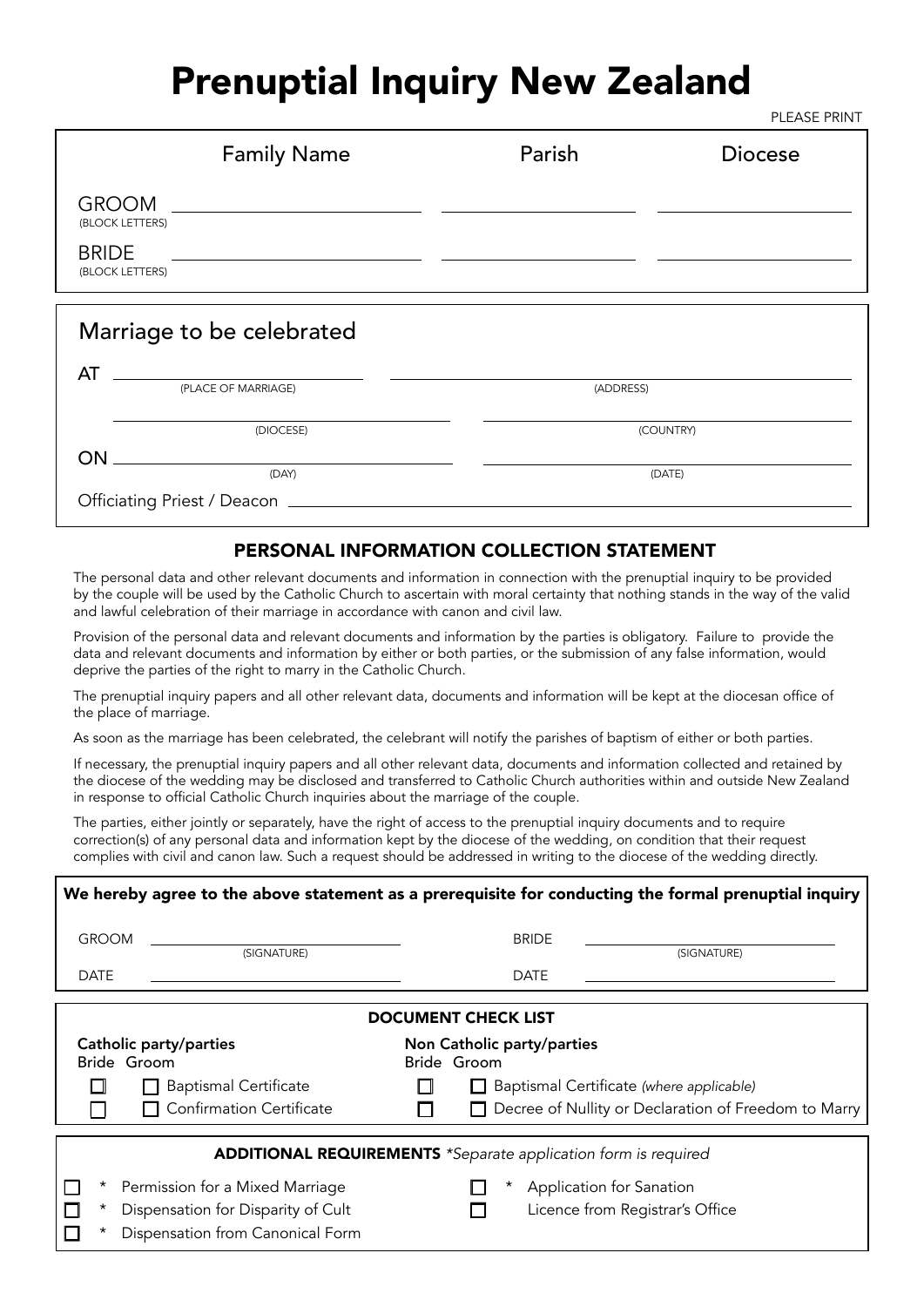## THE GROOM

|   | Email<br><u> 1989 - Johann Stoff, deutscher Stoffen und der Stoffen und der Stoffen und der Stoffen und der Stoffen und der Stoffen und der Stoffen und der Stoffen und der Stoffen und der Stoffen und der Stoffen und der Stoffen und d</u> |  |                                                              |                                                                                                                                                                                                                                                                                      |         |
|---|-----------------------------------------------------------------------------------------------------------------------------------------------------------------------------------------------------------------------------------------------|--|--------------------------------------------------------------|--------------------------------------------------------------------------------------------------------------------------------------------------------------------------------------------------------------------------------------------------------------------------------------|---------|
|   |                                                                                                                                                                                                                                               |  |                                                              |                                                                                                                                                                                                                                                                                      |         |
|   | <b>Birth</b>                                                                                                                                                                                                                                  |  |                                                              |                                                                                                                                                                                                                                                                                      |         |
|   | Your Religion/                                                                                                                                                                                                                                |  |                                                              |                                                                                                                                                                                                                                                                                      |         |
|   |                                                                                                                                                                                                                                               |  |                                                              |                                                                                                                                                                                                                                                                                      |         |
|   | <b>Baptism</b>                                                                                                                                                                                                                                |  |                                                              |                                                                                                                                                                                                                                                                                      |         |
|   | Confirmation                                                                                                                                                                                                                                  |  |                                                              |                                                                                                                                                                                                                                                                                      |         |
|   |                                                                                                                                                                                                                                               |  |                                                              |                                                                                                                                                                                                                                                                                      |         |
|   |                                                                                                                                                                                                                                               |  |                                                              |                                                                                                                                                                                                                                                                                      |         |
| 1 |                                                                                                                                                                                                                                               |  |                                                              |                                                                                                                                                                                                                                                                                      |         |
|   |                                                                                                                                                                                                                                               |  | If so, the following details are to be completed.            |                                                                                                                                                                                                                                                                                      |         |
|   | (a)                                                                                                                                                                                                                                           |  |                                                              |                                                                                                                                                                                                                                                                                      |         |
|   | (b)                                                                                                                                                                                                                                           |  |                                                              |                                                                                                                                                                                                                                                                                      |         |
|   | (c)                                                                                                                                                                                                                                           |  |                                                              | $\sim$ 00 $\sim$ 00 $\sim$ 00 $\sim$ 00 $\sim$ 00 $\sim$ 00 $\sim$ 00 $\sim$ 00 $\sim$ 00 $\sim$ 00 $\sim$ 00 $\sim$ 00 $\sim$ 00 $\sim$ 00 $\sim$ 00 $\sim$ 00 $\sim$ 00 $\sim$ 00 $\sim$ 00 $\sim$ 00 $\sim$ 00 $\sim$ 00 $\sim$ 00 $\sim$ 00 $\sim$ 00 $\sim$ 00 $\sim$ 00 $\sim$ |         |
|   | (d)                                                                                                                                                                                                                                           |  |                                                              |                                                                                                                                                                                                                                                                                      |         |
| 2 | Place and date of Canonical Decree of Nullity __________________________________<br>Are you related to your intended spouse by blood or by marriage/adopted cousin? Confirm                                                                   |  |                                                              |                                                                                                                                                                                                                                                                                      |         |
| 3 | Are you both giving your consent to this marriage freely and of your own accord? Confirm                                                                                                                                                      |  |                                                              |                                                                                                                                                                                                                                                                                      |         |
| 4 | The Church understands that marriage is a permanent commitment that can be dissolved<br>only by death. Do you intend to enter such a marriage? __________________________Confirm                                                              |  |                                                              |                                                                                                                                                                                                                                                                                      |         |
| 5 | The Church understands that marriage and married love are, by their nature, open to the<br>procreation and raising of children. Do you intend to enter such a marriage? ______Confirm                                                         |  |                                                              |                                                                                                                                                                                                                                                                                      |         |
| 6 |                                                                                                                                                                                                                                               |  | other always. Do you intend to enter such a marriage?        | The Church understands that husband and wife are to remain exclusively faithful to each<br><u> 1980 - Johann Barnett, fransk politik (d. 1980)</u>                                                                                                                                   | Confirm |
| 7 |                                                                                                                                                                                                                                               |  |                                                              | The Church understands marriage to be a shared life between equal partners.                                                                                                                                                                                                          |         |
|   |                                                                                                                                                                                                                                               |  |                                                              |                                                                                                                                                                                                                                                                                      | Confirm |
|   |                                                                                                                                                                                                                                               |  |                                                              |                                                                                                                                                                                                                                                                                      |         |
|   |                                                                                                                                                                                                                                               |  | I Solemnly declare that the information I have given is true |                                                                                                                                                                                                                                                                                      |         |
|   | (SIGNATURE)                                                                                                                                                                                                                                   |  |                                                              |                                                                                                                                                                                                                                                                                      |         |
|   |                                                                                                                                                                                                                                               |  |                                                              |                                                                                                                                                                                                                                                                                      |         |
|   |                                                                                                                                                                                                                                               |  |                                                              |                                                                                                                                                                                                                                                                                      |         |
|   |                                                                                                                                                                                                                                               |  | Signature <u>examples and pressed process</u>                | IDATE                                                                                                                                                                                                                                                                                | seal    |

(PRIEST / DEACON)

(DATE)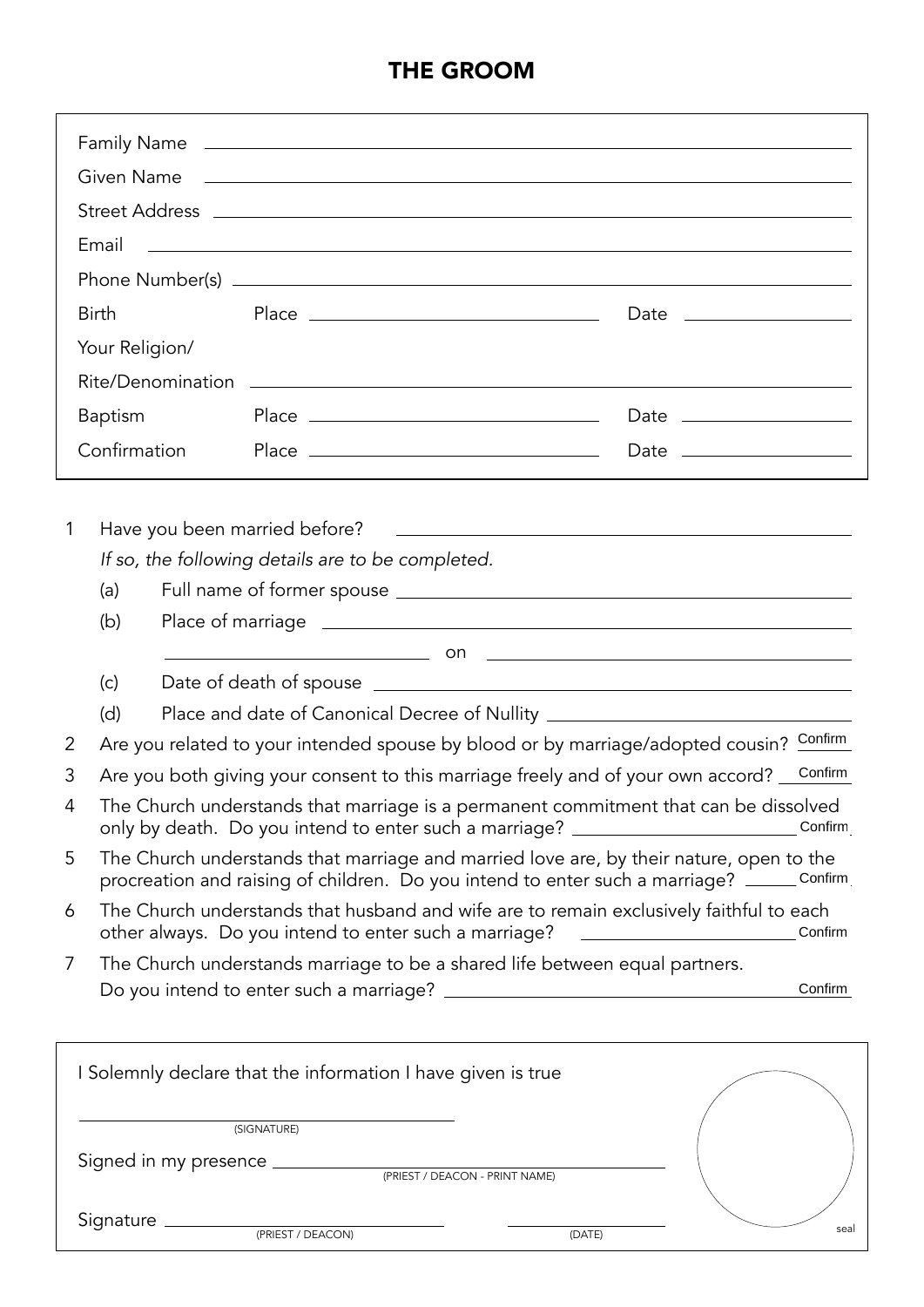## THE BRIDE

|                                                                                                                                                                                            | Email                                                                                                                                                                                                                                                                           |                           |                                                                                    | Family Name <u>and the community of the contract of the contract of the contract of the contract of the contract of</u><br><u> 1999 - Johann Harry Harry Harry Harry Harry Harry Harry Harry Harry Harry Harry Harry Harry Harry Harry Harry H</u> |         |
|--------------------------------------------------------------------------------------------------------------------------------------------------------------------------------------------|---------------------------------------------------------------------------------------------------------------------------------------------------------------------------------------------------------------------------------------------------------------------------------|---------------------------|------------------------------------------------------------------------------------|----------------------------------------------------------------------------------------------------------------------------------------------------------------------------------------------------------------------------------------------------|---------|
|                                                                                                                                                                                            | <b>Birth</b><br>Date __________________<br>Your Religion/                                                                                                                                                                                                                       |                           |                                                                                    |                                                                                                                                                                                                                                                    |         |
|                                                                                                                                                                                            |                                                                                                                                                                                                                                                                                 |                           |                                                                                    |                                                                                                                                                                                                                                                    |         |
| <b>Baptism</b>                                                                                                                                                                             |                                                                                                                                                                                                                                                                                 | Date ____________________ |                                                                                    |                                                                                                                                                                                                                                                    |         |
|                                                                                                                                                                                            | Confirmation                                                                                                                                                                                                                                                                    |                           |                                                                                    |                                                                                                                                                                                                                                                    |         |
| 1<br>2                                                                                                                                                                                     | (a)<br>(b)<br>(c)<br>(d)                                                                                                                                                                                                                                                        |                           | Have you been married before?<br>If so, the following details are to be completed. | <u> 1989 - Andrea Station, amerikansk politik (* 1958)</u><br>Place and date of Canonical Decree of Nullity __________________________________<br>Are you related to your intended spouse by blood or by marriage/adopted cousin? Confirm          |         |
| 3<br>4                                                                                                                                                                                     | Are you both giving your consent to this marriage freely and of your own accord? Confirm<br>The Church understands that marriage is a permanent commitment that can be dissolved<br>Confirm<br>only by death. Do you intend to enter such a marriage? _________________________ |                           |                                                                                    |                                                                                                                                                                                                                                                    |         |
| The Church understands that marriage and married love are, by their nature, open to the<br>5<br>Confirm<br>procreation and raising of children. Do you intend to enter such a marriage? __ |                                                                                                                                                                                                                                                                                 |                           |                                                                                    |                                                                                                                                                                                                                                                    |         |
| 6                                                                                                                                                                                          |                                                                                                                                                                                                                                                                                 |                           | other always. Do you intend to enter such a marriage?                              | The Church understands that husband and wife are to remain exclusively faithful to each                                                                                                                                                            | Confirm |
| 7                                                                                                                                                                                          |                                                                                                                                                                                                                                                                                 |                           |                                                                                    | The Church understands marriage to be a shared life between equal partners.                                                                                                                                                                        | Confirm |
|                                                                                                                                                                                            |                                                                                                                                                                                                                                                                                 |                           | I Solemnly declare that the information I have given is true                       |                                                                                                                                                                                                                                                    |         |
|                                                                                                                                                                                            | (SIGNATURE)                                                                                                                                                                                                                                                                     |                           |                                                                                    |                                                                                                                                                                                                                                                    |         |
|                                                                                                                                                                                            |                                                                                                                                                                                                                                                                                 |                           |                                                                                    |                                                                                                                                                                                                                                                    |         |
|                                                                                                                                                                                            |                                                                                                                                                                                                                                                                                 |                           |                                                                                    | $\sqrt{D}ATEN$                                                                                                                                                                                                                                     | seal    |

(PRIEST / DEACON)

(DATE)